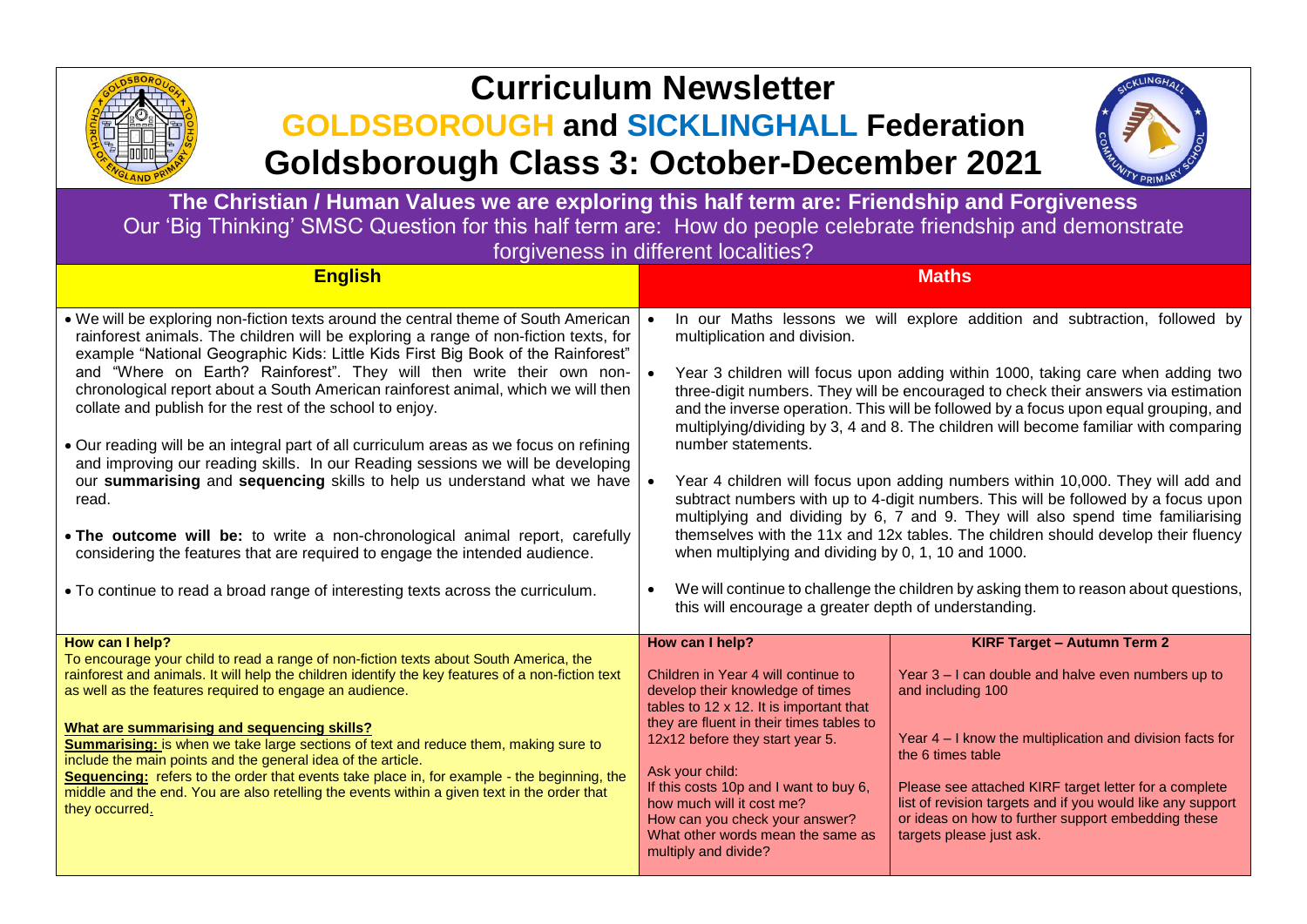| <b>Curriculum: Key Skills, Knowledge and Enrichment</b>                                                                                                                                                                                                                                                                                                                                                                                                                                                                                                                                                                                                                                                                                                                                                                                                                                                                                                                                                                     |                                                                                                                                                                                                                                                                                                                                                                                                                                                                                                                                                                                                                                     |                                                                                                                                                                                                                                                                                                                                                                                                                                                                                                 |  |  |
|-----------------------------------------------------------------------------------------------------------------------------------------------------------------------------------------------------------------------------------------------------------------------------------------------------------------------------------------------------------------------------------------------------------------------------------------------------------------------------------------------------------------------------------------------------------------------------------------------------------------------------------------------------------------------------------------------------------------------------------------------------------------------------------------------------------------------------------------------------------------------------------------------------------------------------------------------------------------------------------------------------------------------------|-------------------------------------------------------------------------------------------------------------------------------------------------------------------------------------------------------------------------------------------------------------------------------------------------------------------------------------------------------------------------------------------------------------------------------------------------------------------------------------------------------------------------------------------------------------------------------------------------------------------------------------|-------------------------------------------------------------------------------------------------------------------------------------------------------------------------------------------------------------------------------------------------------------------------------------------------------------------------------------------------------------------------------------------------------------------------------------------------------------------------------------------------|--|--|
| <b>Topic - Geography</b>                                                                                                                                                                                                                                                                                                                                                                                                                                                                                                                                                                                                                                                                                                                                                                                                                                                                                                                                                                                                    | <b>Science - Forces</b>                                                                                                                                                                                                                                                                                                                                                                                                                                                                                                                                                                                                             | P.E                                                                                                                                                                                                                                                                                                                                                                                                                                                                                             |  |  |
| <b>Our focus is: South America</b>                                                                                                                                                                                                                                                                                                                                                                                                                                                                                                                                                                                                                                                                                                                                                                                                                                                                                                                                                                                          | Our focus is: Animals Including Humans - Food Chains                                                                                                                                                                                                                                                                                                                                                                                                                                                                                                                                                                                | Our focus is:<br>Fundamental Movement Skills<br>Indoors - Dance                                                                                                                                                                                                                                                                                                                                                                                                                                 |  |  |
| developed:<br><b>Skills</b><br>Knowledge<br>$\overline{1}$<br>be<br>to<br>will<br>We.<br>begin<br>by<br>recapping the children's<br>Place Knowledge of the<br>7 continents and 5<br>Using maps,<br>oceans.<br>aerial<br>and<br>atlases<br>images, children will<br>SOUTH PACIFI<br>develop their Fieldwork<br><b>Skills</b> whilst learning<br>about and locating the<br><b>B</b> continu<br>different countries and<br>Physical Features of<br>South America. They will<br>describe in detail the different parts of the rainforest.<br>For their Human Geography focus, they will investigate<br>why Rio de Janeiro is called a 'city of two halves';<br>comparing their life to a child in a favela. They will also<br>explore how different Amazonian tribes live.<br>Greater Depth Challenges: The children will be able to<br>explain how life in the favelas and for the Amazonian<br>tribes has changed and how it may continue to change<br>in future.<br><b>Applied through:</b><br>Geography / English / Science | Skills / knowledge to be developed:<br>The children will construct and interpret a variety of<br>food chains.<br>They will also identify producers, predators and prey.<br>Working scientifically, they will gather, record,<br>classify and present data, in a variety of ways to help<br>in answering questions.<br><b>Greater Depth Challenges:</b><br>The children will apply their understanding of food chains<br>through their deepened knowledge.<br><b>Explain:</b> How predators are affected by changes in the<br>natural environment.<br><b>Applied through</b><br>Constructing, comparing, interpreting and recording. | Children will explore how to improvise freely and<br>translate ideas from a stimulus into movement.<br>They will repeat, remember and perform phrases<br>building up to sequences of more complex<br>movements.<br>They will share and create phrases with a partner<br>and small group<br>美术科技<br>やおおそんだ<br><b>Greater Depth Challenges:</b><br>Children will take the lead when working with a<br>partner or group. They will become more confident<br>in using dance to communicate an idea. |  |  |
| How can I help?                                                                                                                                                                                                                                                                                                                                                                                                                                                                                                                                                                                                                                                                                                                                                                                                                                                                                                                                                                                                             | How can I help?                                                                                                                                                                                                                                                                                                                                                                                                                                                                                                                                                                                                                     | How can I help?                                                                                                                                                                                                                                                                                                                                                                                                                                                                                 |  |  |
| Help your child to learn the names of the countries<br>in South America and their capital cities.                                                                                                                                                                                                                                                                                                                                                                                                                                                                                                                                                                                                                                                                                                                                                                                                                                                                                                                           | Discuss how a food chain is a relationship between<br>a number of plants and animals which depend on<br>one another as food sources.                                                                                                                                                                                                                                                                                                                                                                                                                                                                                                | Please ensure that children bring the correct kit to<br>school with them every week.                                                                                                                                                                                                                                                                                                                                                                                                            |  |  |
| Spend some time looking at an atlas and talking<br>about different climates around the world.                                                                                                                                                                                                                                                                                                                                                                                                                                                                                                                                                                                                                                                                                                                                                                                                                                                                                                                               | Explain that within a food chain there will be a<br>producer, predator and prey.                                                                                                                                                                                                                                                                                                                                                                                                                                                                                                                                                    | Have a kitchen disco and encourage your child to<br>share the moves and routines they have been<br>working on in school.                                                                                                                                                                                                                                                                                                                                                                        |  |  |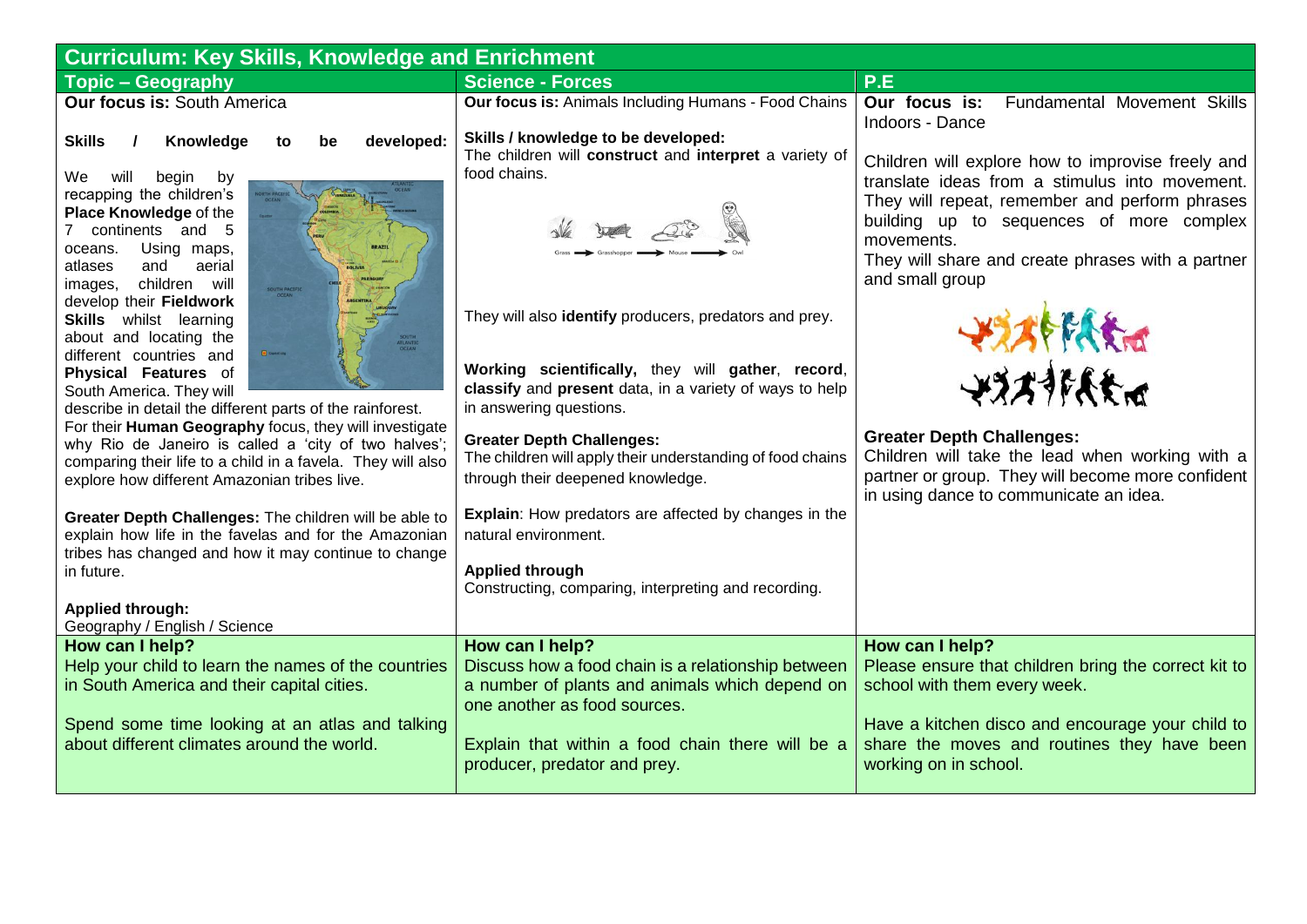| <b>Curriculum: Key Skills, Knowledge and Enrichment</b>                                                                                                                                                                                                                                                                                                                                                                                                                                             |                                                                                                                                                                                                                                                                                                                                                                  |                                                                                                                                                                                                                                                                                                                                                                          |                                                                                                                                                                                                                                                                                                                                                                                                                                                                                                                                                                                                                                         |  |
|-----------------------------------------------------------------------------------------------------------------------------------------------------------------------------------------------------------------------------------------------------------------------------------------------------------------------------------------------------------------------------------------------------------------------------------------------------------------------------------------------------|------------------------------------------------------------------------------------------------------------------------------------------------------------------------------------------------------------------------------------------------------------------------------------------------------------------------------------------------------------------|--------------------------------------------------------------------------------------------------------------------------------------------------------------------------------------------------------------------------------------------------------------------------------------------------------------------------------------------------------------------------|-----------------------------------------------------------------------------------------------------------------------------------------------------------------------------------------------------------------------------------------------------------------------------------------------------------------------------------------------------------------------------------------------------------------------------------------------------------------------------------------------------------------------------------------------------------------------------------------------------------------------------------------|--|
| <b>Design Technology</b>                                                                                                                                                                                                                                                                                                                                                                                                                                                                            | <b>Music</b>                                                                                                                                                                                                                                                                                                                                                     | <b>PSHE / Wellbeing</b>                                                                                                                                                                                                                                                                                                                                                  | <b>R.E.</b>                                                                                                                                                                                                                                                                                                                                                                                                                                                                                                                                                                                                                             |  |
| Our focus is: 2D to 3D Christmas<br>Decorations.<br>Skills / knowledge to<br>be developed:<br>Design<br>Children will identify a purpose and<br>establish criteria for a successful product;<br>generate ideas for an item, considering its<br>purpose and the user/s.<br><b>Make</b><br>Children will select tools and techniques<br>for making their product; measure, mark<br>and<br>assemble<br>out,<br>cut,<br>score<br>components; work safely and accurately<br>with a range of simple tools | Our focus is: Disco - Bringing us<br>together<br>Skills / knowledge to be developed:<br>Children will listen to and appraise<br>different songs from the Disco genre.<br>They will explore the Dynamics of disco<br>music including pulse, rhythm and pitch.<br>Children will learn to sign the song<br>Bringing us Together and they will write<br>a new verse. | Our focus is: Becoming an Active Citizen<br>Skills / knowledge to be developed:<br>Children will consider how the choices<br>they make can have an impact on local,<br>national and global communities. They<br>will explore Fairtrade linked to our South<br>America topic.                                                                                             | Our focus is: What does it mean to be a<br>Christian in Britain today?<br>Skills / knowledge to be developed:<br>Children will investigate how Christians<br>show their faith in their homes and in<br>church. They will learn about Holy<br>Communion and how Christians make a<br>difference in their local community.<br>Children will create and send postcards of<br>kindness to the elderly.<br>Children will explore the use of music in<br>worship and its special importance in the<br>Christmas season.<br>Greater Depth Challenges: Make links<br>between teachings from the Bible and the<br>actions of British Christians. |  |
| <b>Evaluate</b><br>Children will evaluate their product<br>against original design criteria e.g. how<br>well it meets its intended purpose.                                                                                                                                                                                                                                                                                                                                                         | <b>Challenges:</b><br><b>Depth</b><br>Use<br>Greater<br>percussion to<br>untuned<br>accompany<br>performance of own verse.<br>Applied through:<br>Performing simple compositions.                                                                                                                                                                                | <b>FAIRTRADE</b><br>Children will understand that people often<br>have different points of view and that it is<br>important to show respect for others even<br>if we disagree with them.<br>Antibullying week theme 'One Kind Word'<br>- we will focus on what bullying is and<br>how we can spread kindness.<br>Applied through: Discussion, circle time<br>and debate. | <b>Applied</b><br>Discussion<br>through:<br>and<br>debate.                                                                                                                                                                                                                                                                                                                                                                                                                                                                                                                                                                              |  |
| Applied through:<br>DT                                                                                                                                                                                                                                                                                                                                                                                                                                                                              |                                                                                                                                                                                                                                                                                                                                                                  |                                                                                                                                                                                                                                                                                                                                                                          |                                                                                                                                                                                                                                                                                                                                                                                                                                                                                                                                                                                                                                         |  |
| How can I help?<br>To examine Christmas decorations<br>together. Talk about what your child<br>likes/dislikes about the decoration. Is<br>there anything about it your child<br>would like to use in their own design?                                                                                                                                                                                                                                                                              | How can I help?<br>To spend some time together<br>listening to disco music. What do they<br>like about it? What do they dislike?                                                                                                                                                                                                                                 | How can I help?<br>Explore the story 'Each Kindness'<br>with your child.<br>Text https://tinyurl.com/ynx7f63a<br>Video https://tinyurl.com/ypr46b2b                                                                                                                                                                                                                      | How can I help?<br>When listening to or singing traditional<br>carols, talk about the meaning behind<br>them. Which part of the Christmas<br>story do they retell?                                                                                                                                                                                                                                                                                                                                                                                                                                                                      |  |